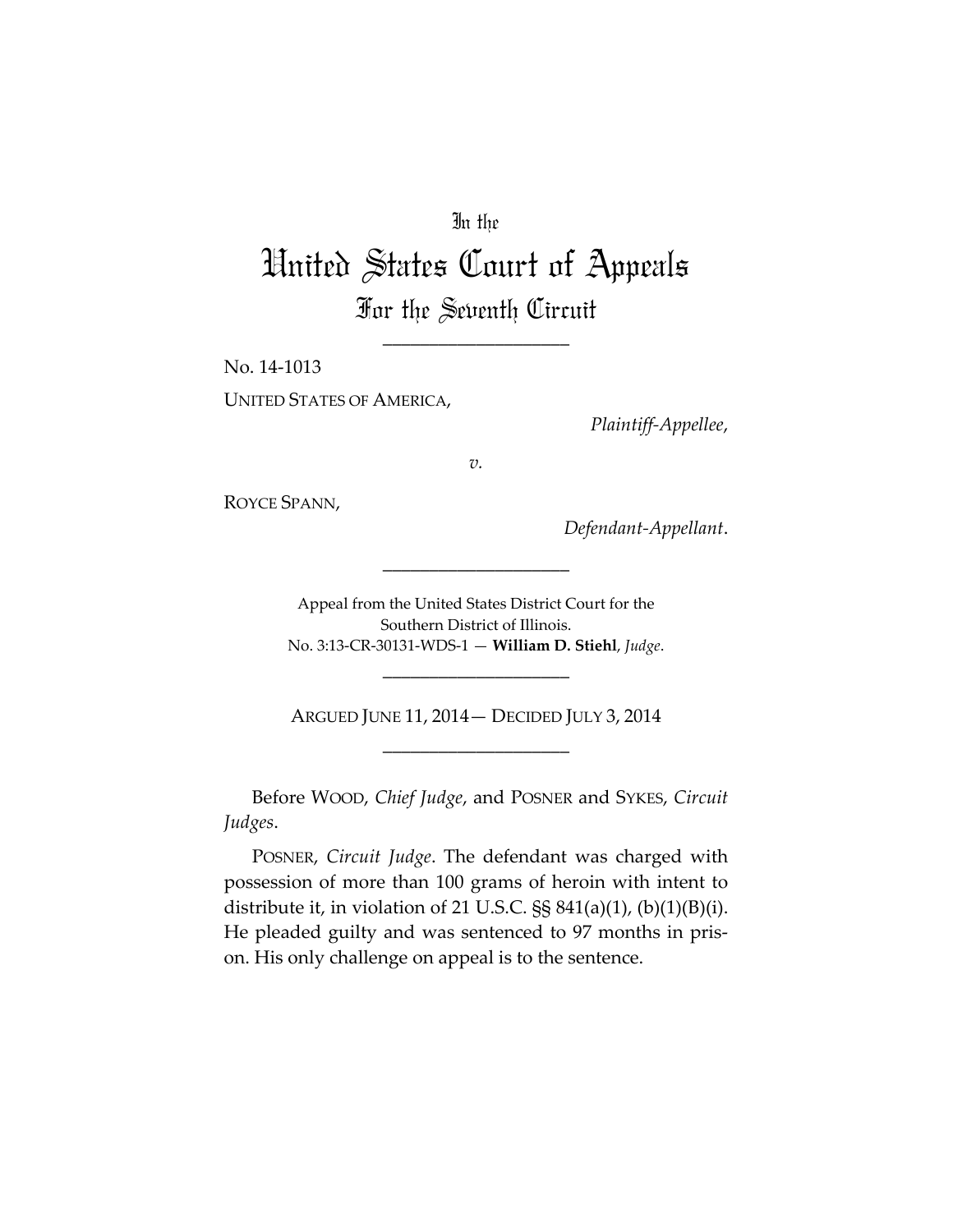The sentence was at the top of the guidelines range of 78 to 97 months' imprisonment. But at the sentencing hearing the government had argued for an above‐guidelines sen‐ tence of 180 months, on the ground that the 753.2 grams of heroin that the defendant had possessed was of higher than average purity (39.7 percent versus an average of 36.6 per‐ cent in the Southern District of Illinois) and therefore more dangerous to the user, and that in 2012 heroin had caused 30 deaths in the Southern District's two largest counties (Madi‐ son and St. Clair). But the defendant's lawyer pointed out without contradiction that the average purity level of heroin for the nation as a whole is 59 percent, and that the government had presented no evidence of the number of heroin deaths in the Southern District relative to either the popula‐ tion or to the number of deaths caused by other drugs, and had offered no comparison of the heroin death rate in the Southern District to that in the nation as a whole. There was no evidence that any of the defendant's customers had died as a result of ingesting the heroin that they had bought from him.

The judge rejected the government's proposal for a 180‐ month sentence. The 97‐month sentence that the judge im‐ posed instead was as we said the top of the guidelines range, and the reasons he gave for going to the top of the range were terse. He said that trafficking in heroin "is a very serious crime … for what it does to the people who use … hero‐ in. The Defendant himself has become an addict of several narcotics and he sees now where that has brought him. … What he was doing was helping to injure people all over the area. This [97‐month sentence] will give him time to try to obtain while he is in prison some skills that will help him when he gets out of prison."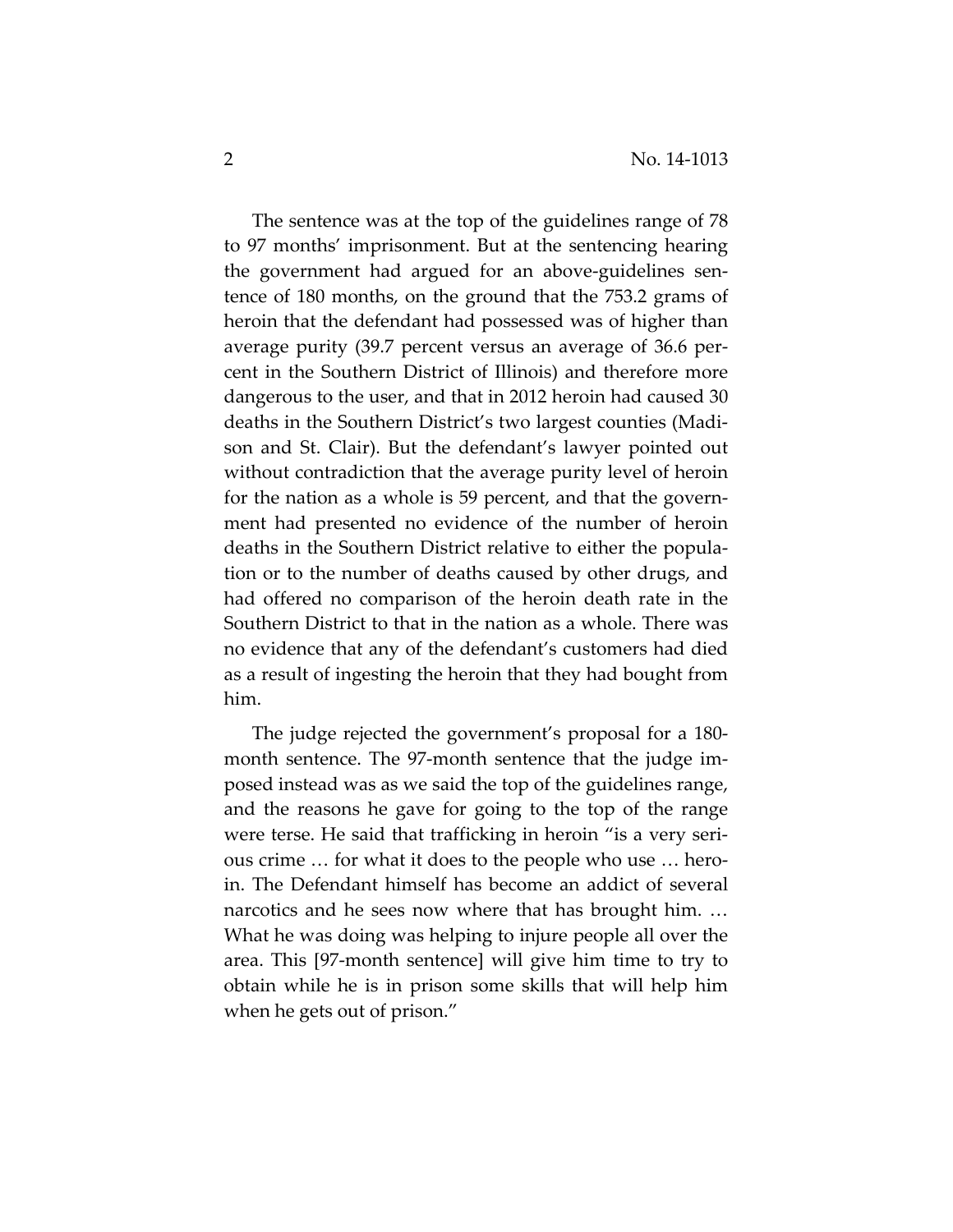After the judge had finished reading the sentence (in‐ cluding conditions of supervised release, not contested in the appeal), the defendant's lawyer said—in response to the judge's invitation "now do counsel know of any reason why [the] sentence should not be imposed as stated?"—that he had "a question. The Court has elected to sentence [the defendant] to the high end of the guideline range. And what I hear the Court say is that the offense is serious because of heroin. I'm curious why the high end rather than the low end." It was an ingenious question. All, really, the judge had said in justifying the sentence, besides the fact that the de‐ fendant needed time in prison to learn lawful work skills (but 97 months to learn such skills?)—and in basing his sen‐ tence even in part on that consideration he was violating the rule of *Tapia v. United States,* 131 S. Ct. 2382, 2391 (2011), that rehabilitation, while relevant to determining conditions of supervised release, is not to be used to affect the length of a defendant's prison term—was that trafficking in heroin is a serious crime. That certainly justified a sentence within rather than below the applicable guidelines range. But the judge had said nothing to suggest that the defendant was deserving of a harsher punishment than any other heroin trafficker in the same guidelines range. The logical implica‐ tion of that omission, though not necessarily intended by the judge, was that he thinks every such trafficker should be sentenced at the top of the range, or at least every trafficker who cannot show unusual circumstances justifying a sentencing reduction. The government's lawyer had taken the same approach. He had based his request for a 180‐month sentence not on any respect in which the defendant might deserve heavier punishment than other heroin dealers in his guidelines range but on the respects in which the defendant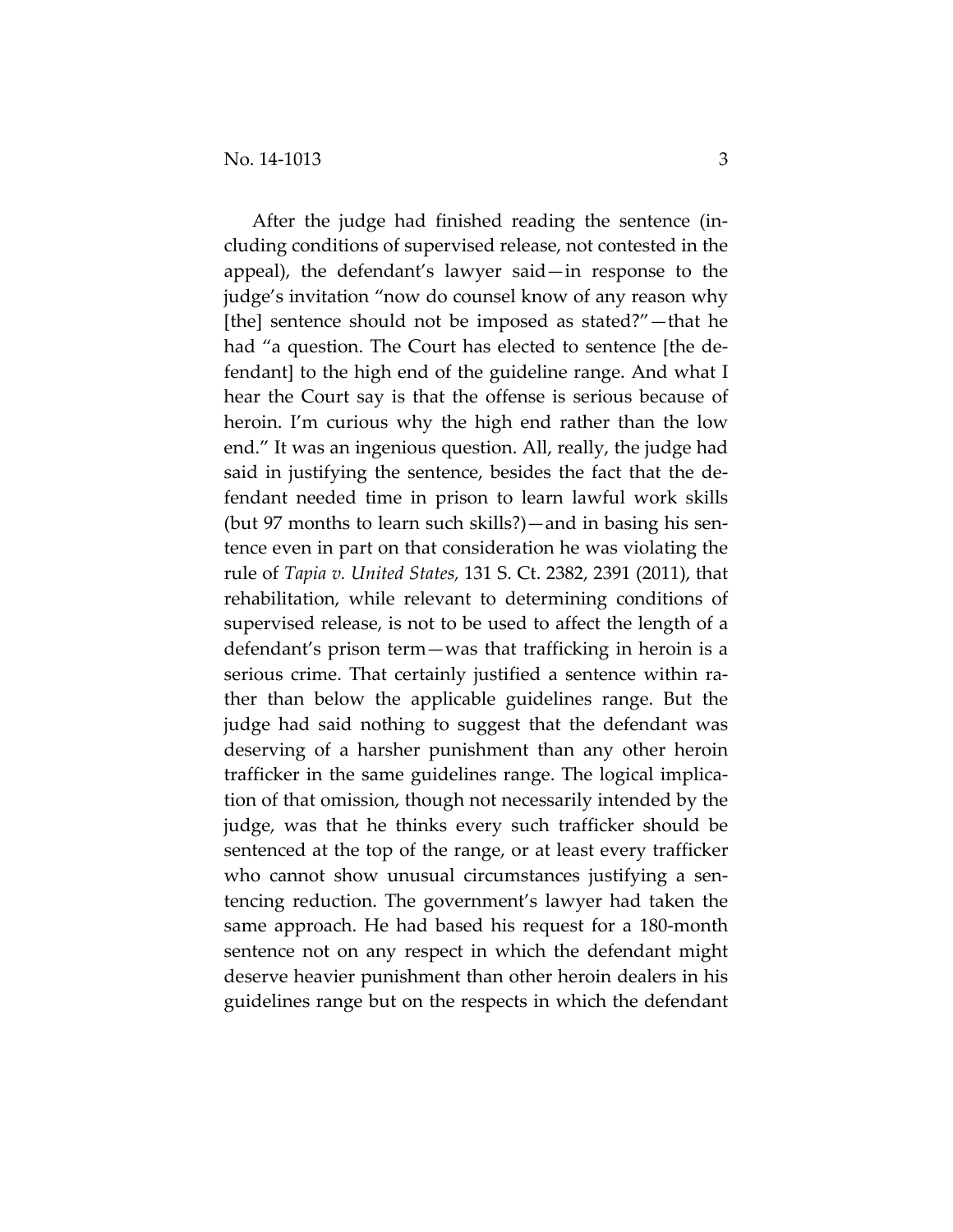was indistinguishable from other heroin dealers; for the government's lawyer just mentioned averages.

Maybe the judge was misled by the lawyer's failure to particularize the defendant's criminal activity; but whatever the cause, the judge failed to justify the sentence he meted out to the defendant. He said nothing, for example, about the quantity of heroin that the defendant had distributed or the actual consequences for any of the defendant's custom‐ ers. A federal judge is not permitted to pick a point in a guidelines range arbitrarily. He cannot just say: "Whenever I have to sentence anyone, I calculate his guidelines range and sentence him at the top of it. That saves me so much time and thought!" The judge must justify, by reference to the sentencing factors in 18 U.S.C. § 3553(a), the sentence he im‐ poses—and must do so whether it is inside or outside the applicable guidelines range. *Gall v. United States*, 552 U.S. 38, 49–50 (2007); *United States v. Washington*, 739 F.3d 1080, 1081–82 (7th Cir. 2014).

One might have expected the judge to do that in response to the pointed question put to him by the defendant's law‐ yer. He did not. He seems to have been startled by the ques‐ tion. He had invited it, but the invitation seems to have been intended as a last chance for the lawyers to make their record; the judge did not expect that he would be asked to make *his* record. He said: "this is the first time in my life an‐ yone has asked me why I imposed a penalty at any point. I'm sure they have those thoughts. But I was not prepared for your question. And the reason I imposed that penalty [the 97‐month sentence] was that the Defendant had earned it. He had conducted [*sic*—this was probably the court re‐ porter's mistaken transcription of "committed"] a very seri‐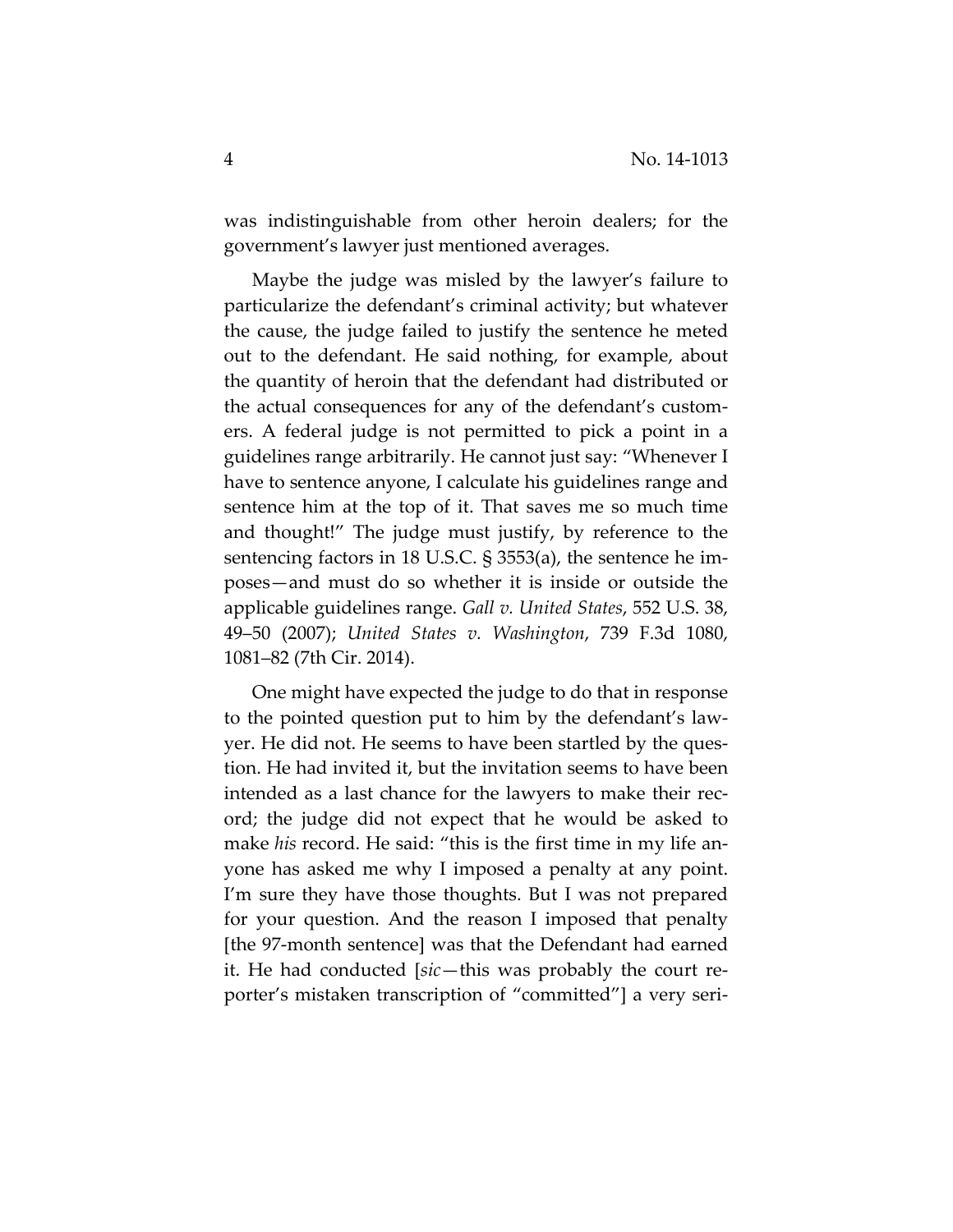ous crime, one that not only has injured him by causing his incarceration, but would have caused injury to other people by the use of that drug. And it was my view that that was the appropriate sentence to impose." The lawyer came back at the judge by repeating: "That would be true of all offend‐ ers charged just like him." To which the judge replied: "I don't intend to engage in a debate with you today about the sentence I imposed. … If you are not satisfied, you may take an appeal." And he did.

Under the regime of *Booker*, a judge can have his own pe‐ nal theory, as long as it is consistent with the sentencing factors in 18 U.S.C. § 3553(a); and we can imagine a judge offer‐ ing a reasoned basis for sentencing heroin dealers at the top of the applicable guidelines range. But neither in this case nor, so far as we are able to discover, in any other case has Judge Stiehl articulated such a theory. And while we cannot find any recent sentences that he's imposed on heroin deal‐ ers, we have found 14 sentences imposed by him on cocaine dealers since 2010, and in only two did he impose the guidelines maximum.

We reversed one of his cocaine sentences several months ago, explaining that

the district court did not meaningfully explain why 97 months was an appropriate sentence for [the defend‐ ant]. The court's summary assertion that it had "considered all the factors of 18 U.S.C. § 3553(a)" is procedurally insufficient. See, e.g., *United States v. Cunning‐ ham,* 429 F.3d 673, 679 (7th Cir. 2005). And the court's reference to the seriousness of drug crimes in general did nothing to explain why, in the context of [the de‐ fendant's] particular offense, the court settled on a sentence of 97 months. True, the judge expressed hope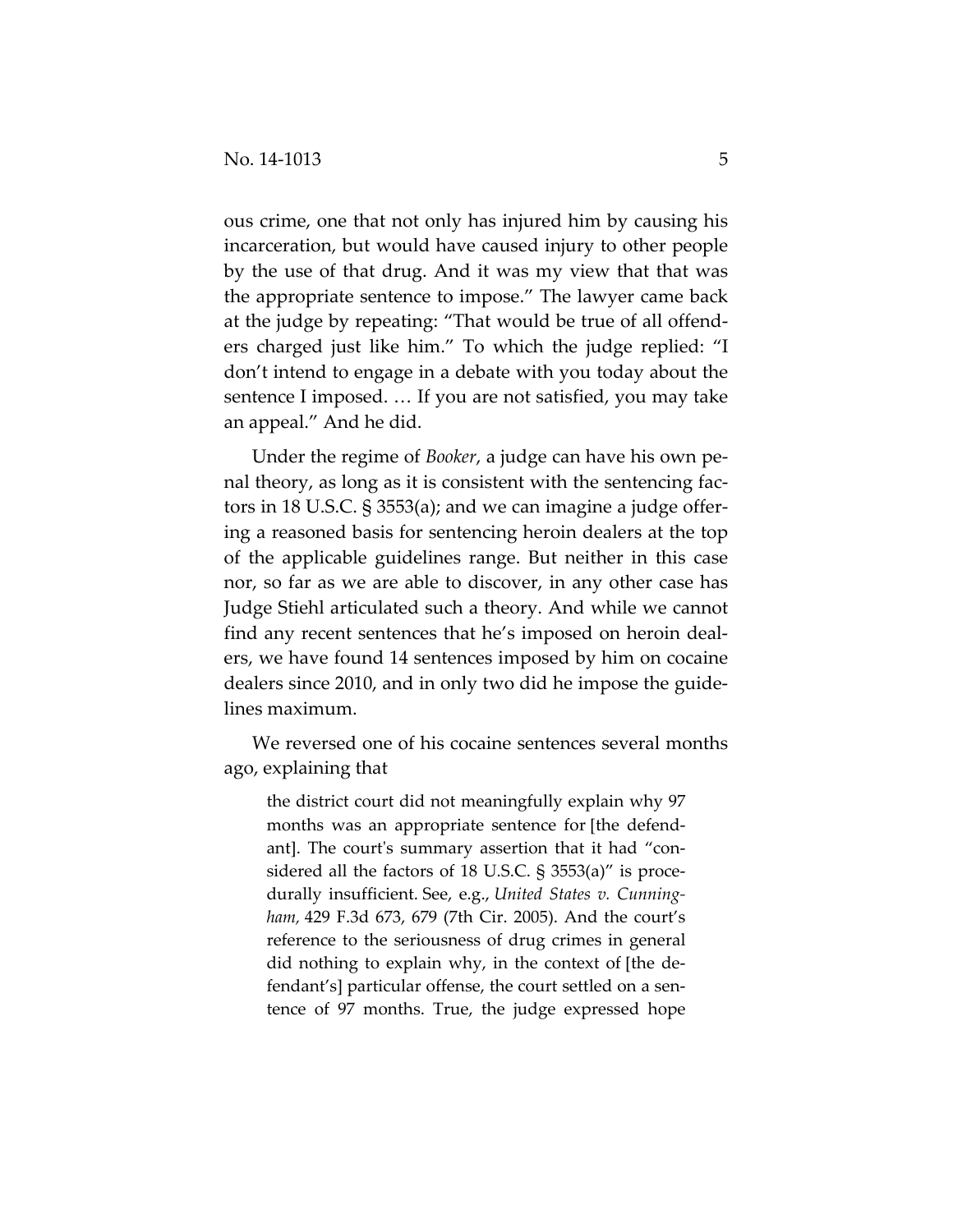that, while incarcerated, [the defendant] would take advantage of rehabilitation programs, but rehabilita‐ tive programming is an inappropriate basis for impos‐ ing a prison sentence. *See* 18 U.S.C. § 3582(a); *Tapia v. United States,* 131 S. Ct. 2382, 2391 (2011). And, in any event, the court does not appear to have relied on the availability of rehabilitation to justify [the defend‐ ant's] term of incarceration. In short, the court's terse remarks do not reflect "an individualized assessment based on the facts presented," *Gall* [*v. United States*, *su‐ pra*]*,* 552 U.S. at 50; the record is simply too thin for meaningful review.

*United States v. Washington*, 739 F.3d 1080, 1081–82 (7th Cir. 2014).

In fairness to the judge, until his contretemps with the defendant's lawyer over the 97‐month sentence that the judge had decided to impose in this case, the sentencing hearing had focused almost exclusively on the government's request for an above‐guidelines sentence of 180 months. The focus was understandable. A prison term of that length nearly double the top of the guidelines range—was a heavy lift for the government and was vigorously opposed by the defense. It's not surprising that the arguments for and against the government's recommendation consume nearly 40 pages of the 49‐page sentencing transcript. The defense attorney's argument was almost entirely concerned with de‐ feating the prosecutor's request for 180 months. The attorney did offer his own recommendation—a sentence at the low end of the guidelines range—but this part of his argument occupies less than a page of transcript.

The judge summarily rejected the government's recom‐ mendation (and the government has not appealed that rejec